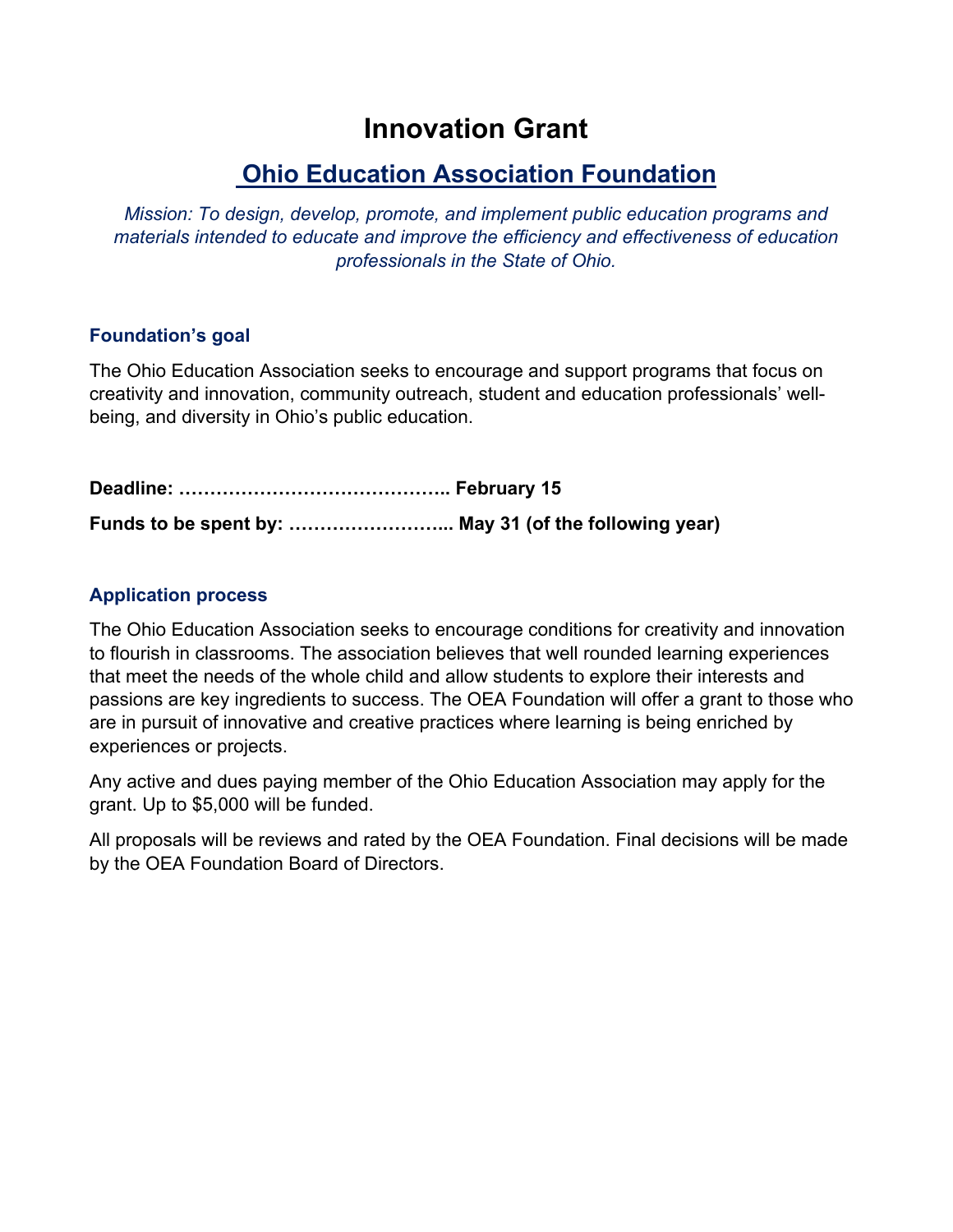# **Innovation Grant Application: Data**

**DATA IS TO BE COMPLETED BY THE OHIO EDUCATION ASSOCIATION MEMBER ACTING AS "MEMBER PROJECT COORDINATOR" FOR THE PROJECT.**

| School Phone: 2000 Change Contains the Contract of the Contains of the Contains of the Contains of the Contains of the Contains of the Contains of the Contains of the Contains of the Contains of the Contains of the Contain |  |  |
|--------------------------------------------------------------------------------------------------------------------------------------------------------------------------------------------------------------------------------|--|--|
| Work Email: University of the Contract of the Contract of the Contract of the Contract of the Contract of the Contract of the Contract of the Contract of the Contract of the Contract of the Contract of the Contract of the  |  |  |
|                                                                                                                                                                                                                                |  |  |
| School(s) Involved in Project: School and The Contract of the Contract of the Contract of the Contract of the Contract of the Contract of the Contract of the Contract of the Contract of the Contract of the Contract of the  |  |  |
| # of Association Members Participating in Project:<br>We are also contained the manufacture of Association Members of Association Members of Association Members an                                                            |  |  |
| (attach names, position titles, and addresses on a separate sheet)                                                                                                                                                             |  |  |
| Projected Ending Date of Project:                                                                                                                                                                                              |  |  |

### **ALL APPLICATIONS MUST BE RECEIVED BY THIS OFFICE NO LATER THAN FEBRUARY 1**

Grant applications may be submitted using the new OEA online form tool or printed, and then mailed/emailed, to:

> Ohio Educational Foundation OEA Awards Committee 225 E. Broad St., Columbus, OH 43216 Foundation@ohea.org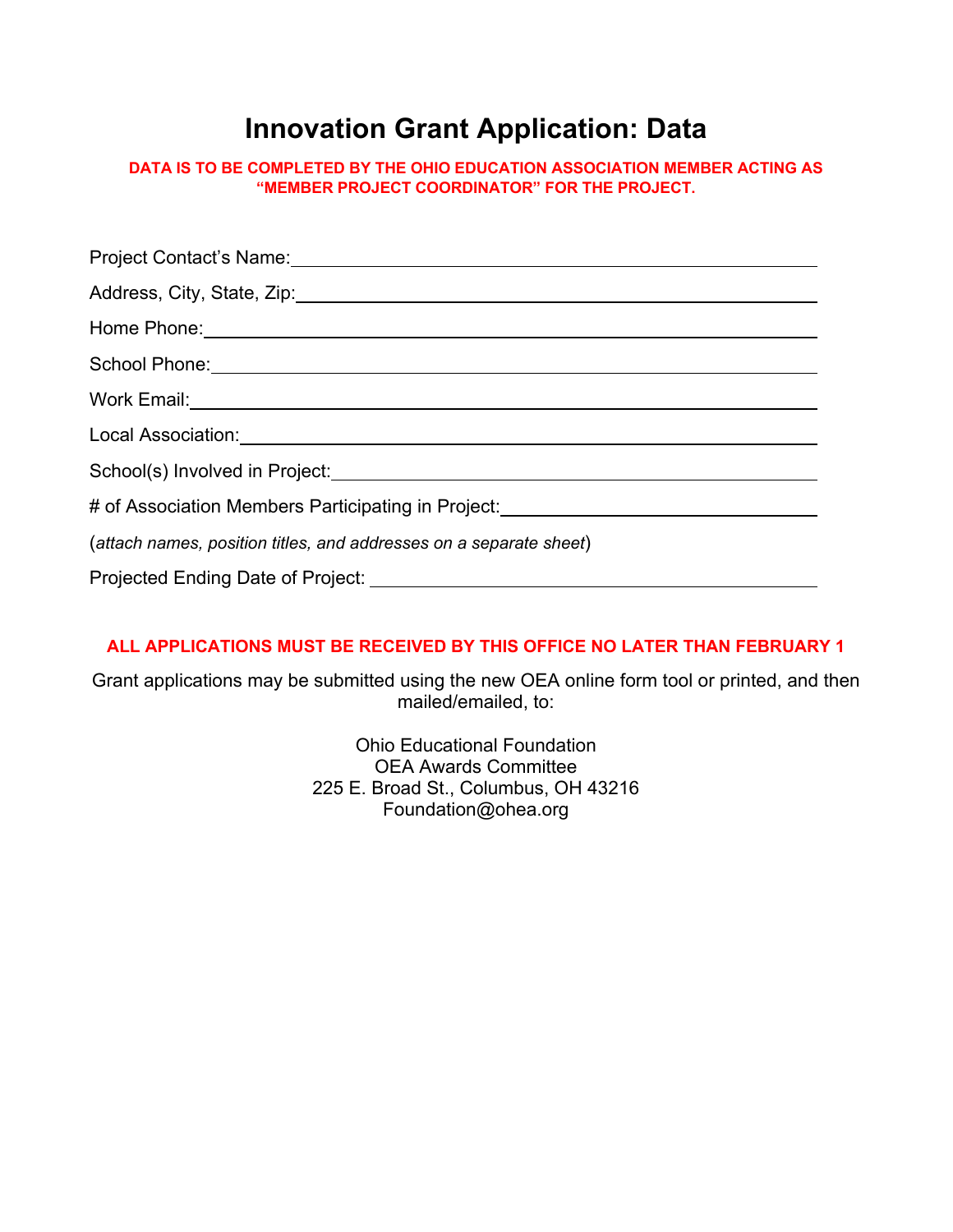#### **YOUR LOCAL PRESIDENT SHOULD COMPLETE THIS SECTION**

Local Organization:

Local President Name: Name: Name and Alexander Annual Alexander Annual Alexander Annual Alexander Annual Alexander Annual Alexander Annual Alexander Annual Alexander Annual Alexander Annual Alexander Annual Alexander Annua

My signature below indicates that I have reviewed this application. Should this project be awarded grant funds, the local agrees to support the project and help prepare Final reports summarizing the project outcomes and related financial expenditure. My signature also certifies that the member project coordinator is an active member of the Ohio Education Association.

Signature of Local President :

Date: with a set of the set of the set of the set of the set of the set of the set of the set of the set of the set of the set of the set of the set of the set of the set of the set of the set of the set of the set of the

## **Innovative Grant Application: Budget**

### **ALL APPLICATIONS MUST INCLUDE DETAILED QUOTES FROM THE VENDOR(S) / SOURCE(S), INCLUDING SHIPPING.**

| <b>Description</b><br>(materials, equipment, supplies, speakers, consultants, etc.) | Vendor / Source  | Cost |
|-------------------------------------------------------------------------------------|------------------|------|
|                                                                                     |                  |      |
|                                                                                     |                  |      |
|                                                                                     |                  |      |
|                                                                                     |                  |      |
|                                                                                     |                  |      |
|                                                                                     |                  |      |
|                                                                                     |                  |      |
|                                                                                     |                  |      |
|                                                                                     |                  |      |
|                                                                                     |                  |      |
|                                                                                     |                  |      |
|                                                                                     |                  |      |
|                                                                                     |                  |      |
|                                                                                     | <b>Sub Total</b> |      |
|                                                                                     | <b>Shipping</b>  |      |
|                                                                                     | <b>Total</b>     |      |

**\$ Total grant funds requested.**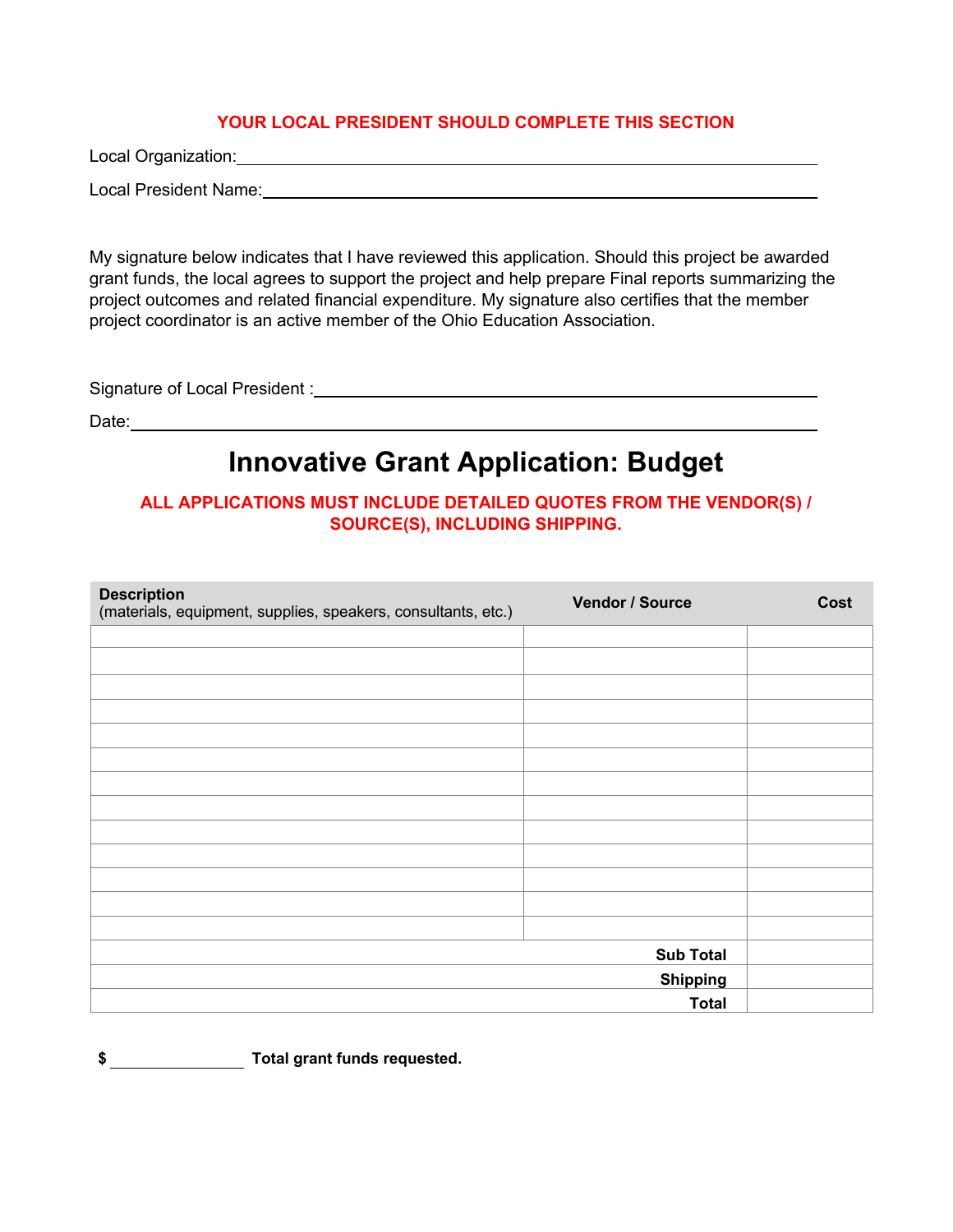- \$ granted. Additional funding secured or to be secured from other sources if OEA grant funds are
- \$ Total project cost.
- \$ \_\_\_\_\_\_\_\_\_\_\_\_\_\_\_\_\_\_\_\_\_\_\_ If full funding is not available, what is the minimum required to begin the project?

# **Innovative Grant Application: Narrative**

## **ALL APPLICANTS MUST ADDRESS ALL NARRATIVE TOPICS.**

Please answer the following questions on a separate sheet of paper. (maximum three sheets)

\_\_\_\_\_\_\_\_\_\_\_\_\_\_\_\_\_\_\_\_\_\_\_\_\_\_\_\_\_\_\_\_\_\_\_\_\_\_\_\_\_\_\_\_\_\_\_\_\_\_\_\_\_\_\_\_\_\_\_\_\_\_\_\_\_\_\_\_\_\_

### Title of Project

| <b>Points</b> | 1. Describe what grade(s) or academic level(s) and subject area(s) or<br>discipline(s) the project is designed for. |
|---------------|---------------------------------------------------------------------------------------------------------------------|
| <b>Points</b> | 2. Who will be collaborating on this project? (i.e. schools, grades, and/or<br>community partners)                  |
| <b>Points</b> | 3. Summarize the project and how it will directly impact students in an<br>innovative capacity.                     |
| <b>Points</b> | 4. How will your project or learning experience meet the needs of students in a<br>new and different way?           |
| <b>Points</b> | 5. What are the intended outcomes of the project or learning experience?                                            |
| <b>Points</b> | 6. How will the project affect and nurture the whole child?                                                         |
| <b>Points</b> | 7. Explain how the project or learning experience will sustain future learning.                                     |